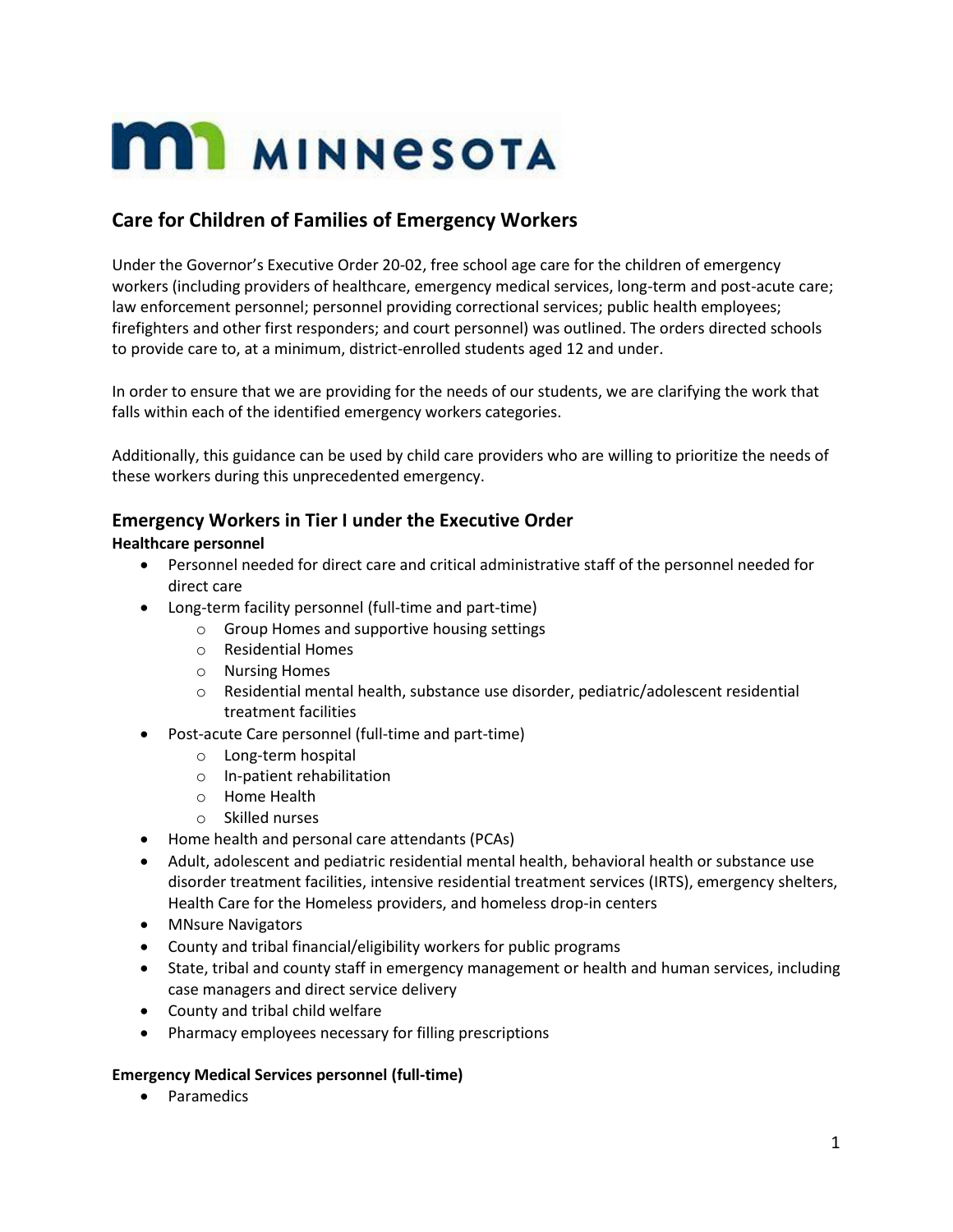- EMTs
- Immediate supervisory staff
- EMS Operators and dispatchers
- EMS region medical directors necessary to make override decisions to direct ambulances to other ERs based on medical needs

## **Law Enforcement personnel**

- Full-time Police Officers and their supervisory staff
- Full-time Sheriffs and their supervisory staff
- Full time Minnesota DNR sworn conservation officers and their supervisory staff
- Full-time State Patrol Officers and their supervisory staff
- 911 Operators and dispatchers their supervisory staff
- Full-time Investigators (at the discretion of their Agency Chief)

## **Firefighter personnel**

- Full-time firefighters
- Paid on call duty crew

## **Personnel Providing Correctional Services**

Minnesota Correctional Facility Staff

- Corrections officers
- Correctional Lieutenants
- Correctional Captains
- Physical plant
- Correctional facility case managers
- Correctional facility educators and educational paraprofessionals
- Wardens
- Associate wardens
- Correctional facility office assistants
- Correctional facility nurses and supervisors
- Correctional program therapists
- Correctional facility IT staff
- Correctional facility Human Resources staff
- Correctional facility financial services personnel
- Correctional facility records personnel
- Correctional facility safety officers

## Centralized Correctional Operations Personnel

- Medical director
- Director of health services
- Reentry Services personnel
- Policy and legal services personnel
- Offender transportation personnel
- Centralized records personnel
- Centralized human resources personnel
- Investigators Office of Special Investigations/Professional Accountability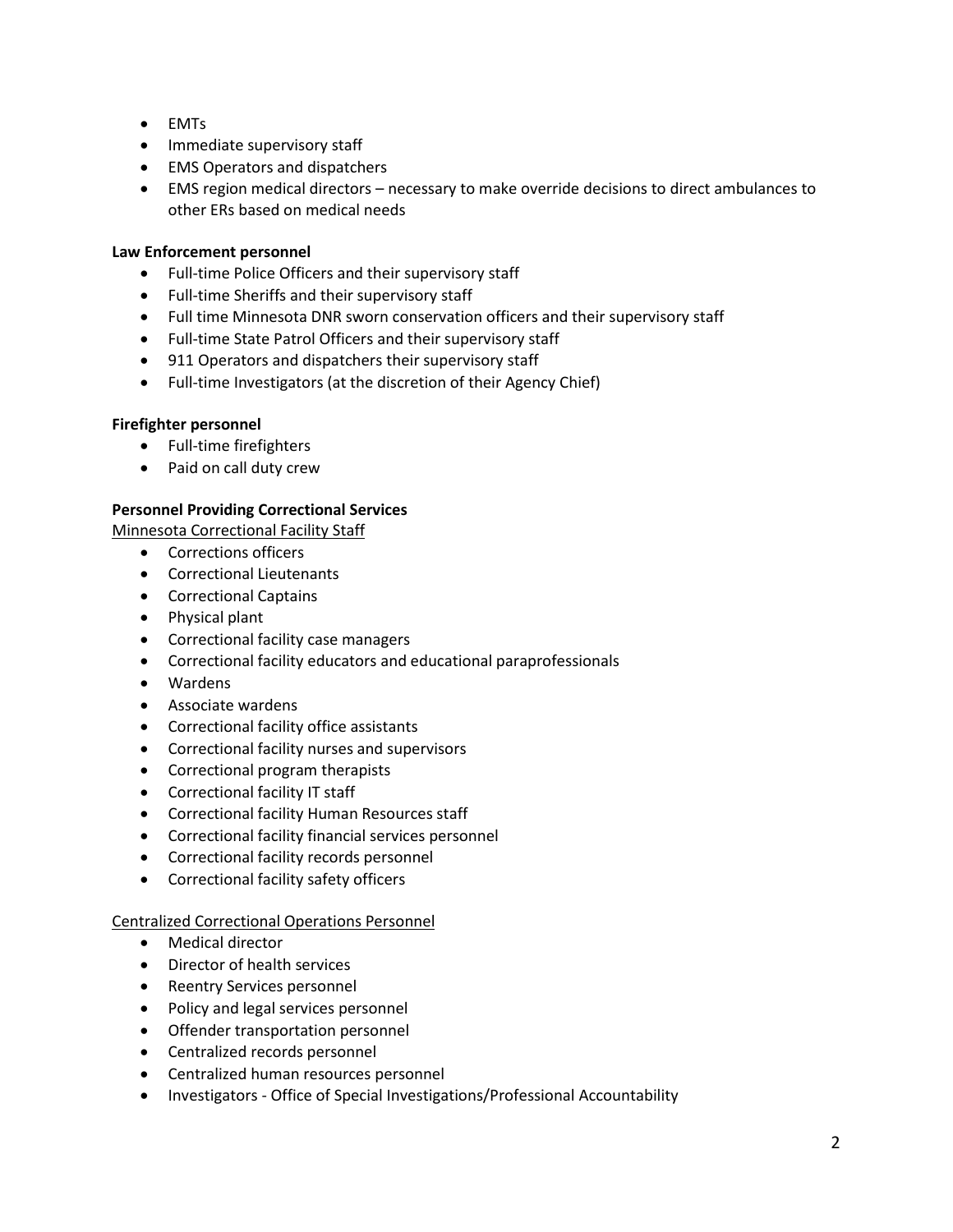- Minnesota Department of Corrections personnel assigned to Incident Management Team
- Minnesota Department of Corrections personnel assigned to Continuity of Operations team
- Minnesota Department of Corrections government and community relations personnel
- Minnesota Department of Corrections Hearings and Release Unit personnel
- Minnesota Department of Corrections Behavioral Health Unit personnel
- Minnesota Department of Corrections Communications Unit
- Minnesota Department of Corrections Office of Commissioner

## Minnesota Correctional Supervision Services

- State Probation officers and supervisors
- State Probation agents and supervisors
- State Supervised release agents and supervisors
- State intensive supervised release agents and supervisors
- County Probation officers and supervisors
- County Probation agents and supervisors
- County Supervised release agents and supervisors
- County intensive supervised release agents and supervisors

## **Public Health Personnel**

- State, tribal and local public health employees directly supporting the response of COVID-19 and other infectious disease operations
- State, tribal and local public health officials responding to imminent public health threats
- Newborn health screeners
- State, tribal and local public health lab priority services
- State, city, county and tribal emergency management essential personnel supporting COVID-19

## **Court Personnel**

• Full-time Court personnel

## **Essential Tier 2 Workers**

Beyond the emergency workers listed in the Governor's Executive Order, there are other critical workers that are absolutely necessary for districts to consider. Care for children of educators, gas and electric utility workers, food distribution personnel, water treatment staff, and others outlined below is essential to ensuring the public continues to receive these vital services.

Districts should make every effort to provide care for school-age children of workers in the areas below, if they are able to do so while adhering to the Minnesota Department of Health's social distancing guidelines.

- **Educators**
- **Child care workers**
- **MNDoT employees**
- **State and local essential IT personnel**
- **Substance disorder treatment workers**
- **Medical examiners**
- **National Guard (if activated)**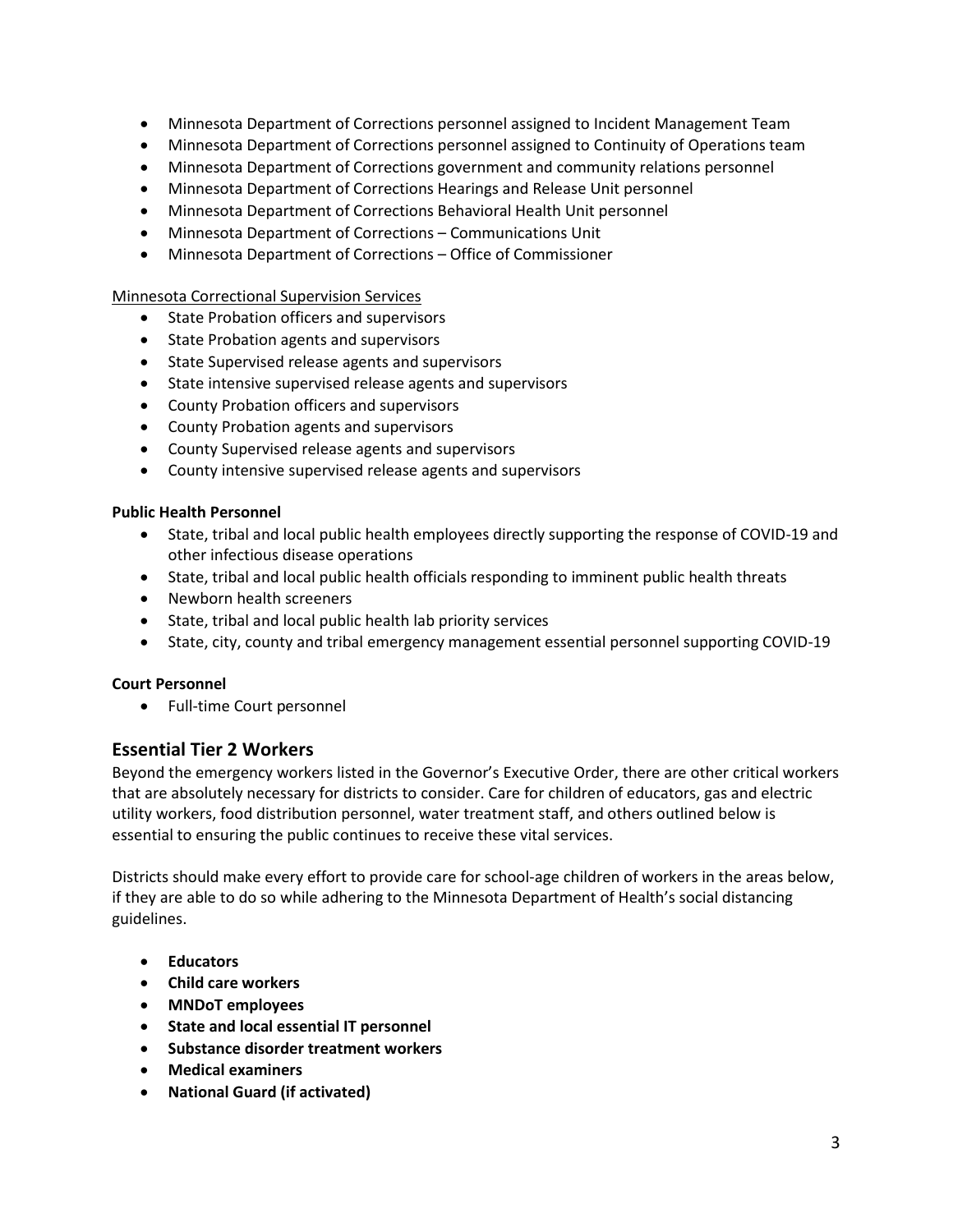#### **Water Treatment/Wastewater**

- Water Treatment Plant Operators
- Drinking water distribution system maintenance workers
- Safe drinking water delivery personnel
- Wastewater Treatment Plant Operators
- Storm and sanitary sewer system maintenance workers

#### **Day-to-Day Operations for Gas and Electric Utilities**

- Electric utility lineworkers, substation technicians, meter technicians, dispatchers, power plant operators
- Operations managers and supervisors
- Fleet and maintenance technicians
- Transmission and distribution engineers and operators
- Construction coordinators and technicians
- Fuel technicians
- Relay coordinators
- Control room/center operators
- Cybersecurity related information technology personnel
- Gas safety personnel
- Gas utility operations personnel
- Water system operators, water treatment plant operators
- Wastewater system operators, wastewater treatment plant operators
- Managers with key responsibility for customer and community communications and response

#### **Emergency Response for Gas and Electric Utilities**

- Damage assessment personnel
- Engineers
- Safety personnel
- Communications personnel
- Mutual aid crews from other utilities

#### **Food Distribution Workers**

- Food Distribution Centers
	- Drivers
	- Order selectors
	- Forklift loaders
	- IT personnel
	- Mechanics
	- Sanitation workers

#### In-Store Food Personnel

- Store clerks
- Stockers
- Food preparation personnel